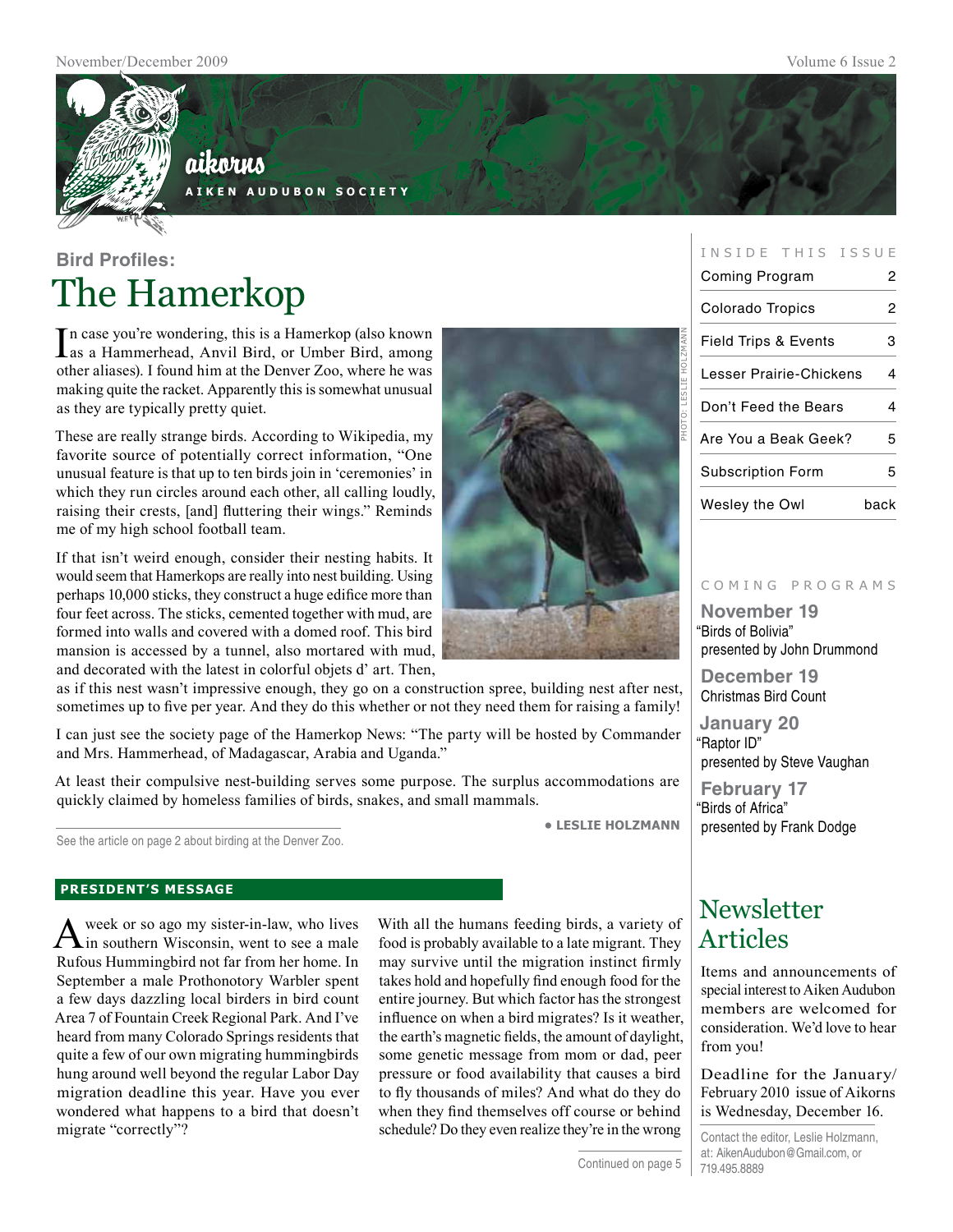## November 19 • John Drummond A Visit to Bolivia

Come experience a thrilling account of 12 days and 429 species. Despite civil unrest, road blockages and cancelled returning flights from La Paz, Aiken member John Drummond successfully covered Bolivia's topographic diversity and great variety of habitats.

The birders recorded numerous regional endemics (also found in southern Peru) such as Hooded Mountain-Toucan, Light-crowned Spinetail, Diademed Tapaculo (ext), Goldencollared Tanager (ext), and Orange-browed Hemispingus. Others shared with northwest



photo: john drummond

Argentina included Bluecapped Puffleg, Rufous-bellied Saltator, and Citron-headed Yellow-Finch. Twelve or thirteen endemics were seen including marvelous views of the endangered Red-fronted Macaw, Black-hooded Sunbeam, Cochabamba Mountain-Finch and the Rufous-faced Antpitta (ext). Other favorites during the main trip included Greater Rhea, Andean Condor, Cliff Parakeet, Yungas Pygmy Owl, Cream-backed Woodpecker, and Giant Conebill. The lucky four birders on the extension trip managed to add Short-winged Grebe, Scimitar-winged Piha (one of the rarest birds in South America), Chestnut-crowned Cotinga, Rufous-bellied Seedsnipe, and Berlepsch's Canastero.

Mark your calendars for this Bolivian experience.

**Aiken Audubon programs are free and open to the public. They are held at the Colorado State Division of Wildlife building located at 4255 Sinton Road. Coffee and socializing is at 6:30 pm and programs begin at 7 pm. Please use the back entrance.** *Note***: Sinton Road runs parallel to I-25 on the east side, between Garden of the Gods Road and Fillmore Street.**

#### **where to go birding now**

# Birding the Colorado Tropics

It's still technically fall, yet it sure feels like winter. We could go birding, but it's hard to juggle binoculars when one has on several layers of insulation, hat, scarf, and wool mittens. Cold weather  $\mathbf{T}$ t's still technically fall, yet it sure feels like winter. We could go birding, but it's hard to juggle has us huddled indoors, wishing we could migrate to someplace delightfully tropical.

Well, we can. I recently visited a place that's always nice and toasty, filled with moist air, green plants, and exotic species, and is only an hour or so from home—the Denver Zoo.

Bird World consists of a series of three large, sky-lit rooms, each with its own assortment of brightly colored birds from around the world. The rooms are sized so that you don't need binoculars to get a good look. Natural surroundings encourage natural behaviors, even courting, nesting and raising



young. Because the birds aren't in cages, there are no bars between you and your subjects, making this a great place to take pictures.

Connecting these rooms are wide hallways where more birds live in glass-fronted enclosures.

If you're willing to spend some time outdoors, there are plenty of other birds to see. For example, the two species of penguins will be out playing no matter how cold it gets. All in all, there are almost 200 avian species, many of which are rare or endangered.

Of course, we can't add any of these captives to our life lists. But I figure that since it's unlikely I'm going to Madagascar any time soon, I'll just be happy for this chance to observe all these amazing birds.

**• Leslie Holzmann**

AIKEN AUDUBON B O A R D M E M B E R S

> **President** Risë Foster-Bruder 719.282.7877

**Vice President** Frank Dodge 719.548.9863

> **Secretary** Christine Bucher 719.596.2916 baccab@aol.com

**(Acting) Treasurer** Gail Biedronski GBied@yahoo.com

> **Program Chair** Debra Barnes 303.947.0566 kfoopooh@yahoo.com

**Conservation Chair** (Position open)

> **Publicity Chair** Stephen Vaughan 719.531.7076

**Education Chair** Michael E. Whedon 719.243.2083 MEWhedon@peoplepc.com

> **Field Trips** Cyndy Kulp 719.634.0627 KulpC@aol.com

**Aikorns Editor/ Webmaster** Leslie Holzmann 719.495.8889 AikenAudubon@gmail.com

> **Hospitality** Arlene Sampson 719.574.6134

**Christmas Count** Ben & Sally Sorensen 719.635.1716



For more information, go to www.denverzoo.org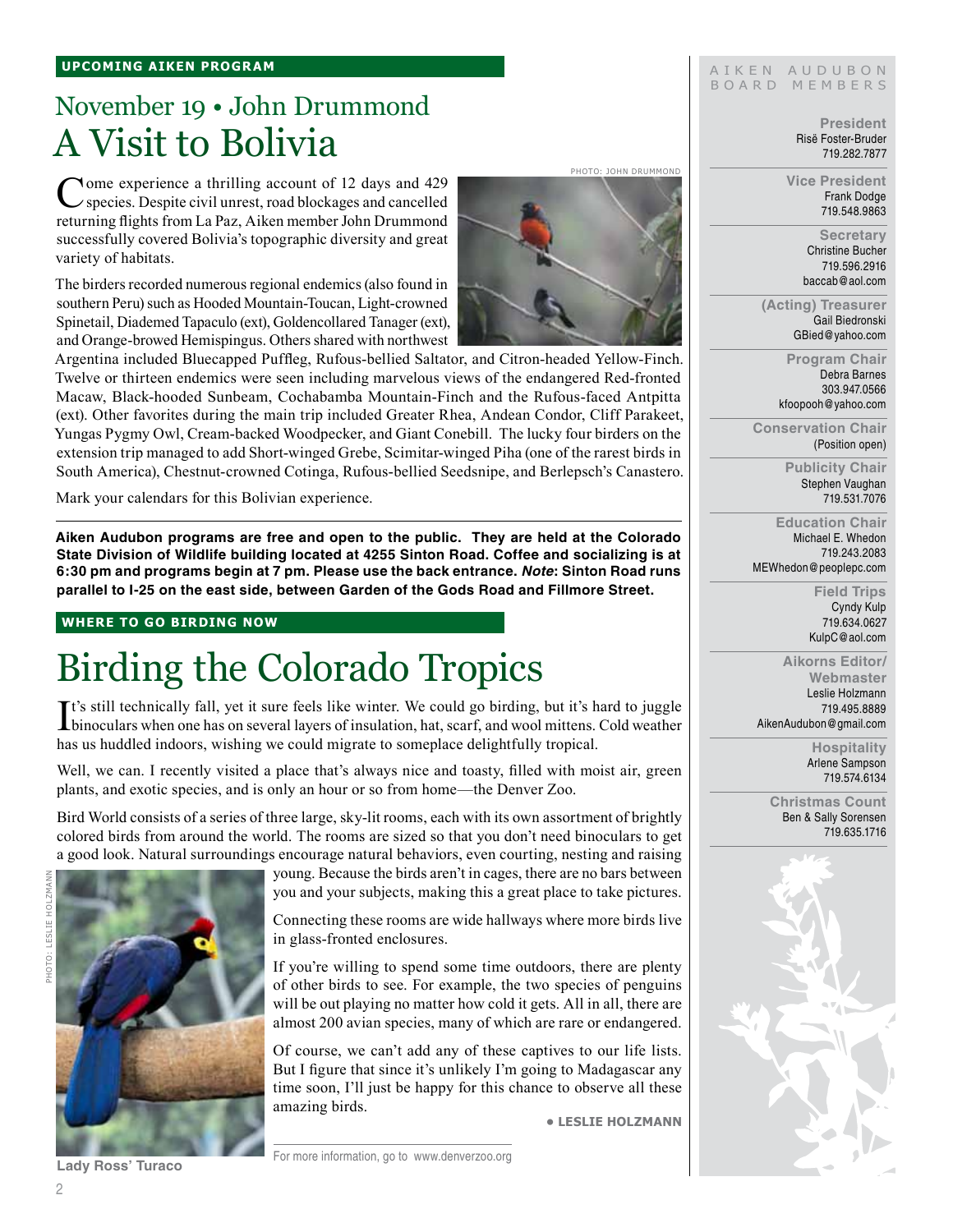#### **aiken audubon FIELD TRIPS**

**NOTE: We are creating a list of those who would like to receive email reminders for upcoming field trips. To sign up, send your name and email address to AikenAudubon@gmail.com with "field trip list" in the subject line.**

rs

**Everyone is welcome on Aiken field trips, regardless of experience level or membership in Audubon. Contact trip leader for details and to let them know you are coming. Don't forget to pack your binoculars, scope (if you have one), field guide, water, snack or lunch, hat, rain gear, sun screen, bug spray, camera(?), and some gas money for the drivers.** 

No Aiken Audubon trips are currently scheduled for November or December. For the latest information on field trips and events: www.AikenAudubon.com

#### **ark ansas valley audubon FIELD TRIPs**

**The Arkansas Valley Audubon Society welcomes you on their field trips. Check their website for more information: www.socobirds.org. Be sure to contact trip leaders to let them know you would like to join them.**

#### **Saturday, November 14, 8 am – noon or later** Pueblo Reservoir

Meet trip leader Brandon Percival at 8 am in the parking lot below the dam, just before reaching the pay station into the state park. This lot is on the left (west) side of Juniper Drive. We will carpool to sites on the west and north ends of the lake first, ending the morning at the South Shore Marina and SE corner of the reservoir.

To enter the State Park, you will need an annual pass sticker or daily pass (fee \$6.00). We'll plan to bird the entire reservoir from 8 am to noon. The trip could continue into the afternoon, perhaps going to Valco Ponds/Rock Canyon, and Pueblo City Park looking for other birds. Bring lunch if you want to stick around into the afternoon.

Past trips have yielded rarities including Red-throated and Pacific Loons, Red-necked Grebe, Barrow's Goldeneye, Black Brant, Little Gull and Lesser and Great Black-backed Gulls. There will be many waterfowl to observe, along with raptors and interesting land birds. A new bird for the trip last year was a Northern Mockingbird.

Aiken members wishing to carpool from Colorado Springs should meet at 7 am at the Sears Southgate / Broadmoor Towne Center (Hwy 115 and Lake Ave.), in the parking lot across from Starbucks.

Contact Brandon at bkpercival@yahoo.com, phone 719.547.3722 (h) or 242.5822 (c), or Donna Emmons at emmons7@yahoo.com or 719.369.9704

Contact Cyndy Kulp at KulpC@aol.com or 719.634.0627 if you wish to carpool from Colorado Springs.

#### **UPCOMING EVENTS OF INTEREST**

**Saturday, December 19**

## Christmas Bird Count

The Colorado Springs Christmas Bird Count will be held on Saturday, December 19. This will be the 59th consecutive year that Aiken Audubon Society will have taken part in the National Audubon Society's CBC. Our count is one of over 2,000 count areas that will be surveyed from dawn to dusk this year throughout Central and North America. Some of the Caribbean Islands, Hawaii, and several Pacific Islands are also included in the count. Each count area is a circle with a diameter of 15 miles (an area of about 177 square miles).

Our count circle is centered at the entrance to Cedar Springs Clinical Associates at 2135 Southgate Rd. Roughly, the area extends from Pulpit Rock on the north to the northern half of Fort Carson on the south; and Ruxton Ave. on the west to Marksheffel Road on the east. The count circle is divided into 17 areas, each with a count leader.

We are co-coordinating the count again this year and will be compiling the results that will be entered into the National Audubon Christmas Count data base.

We need your help! Experience is not a requirement, only your willingness to participate. You may take part in the field counting for the full day or just in the morning or afternoon. Those of you who would like to count birds at your feeders on this day can also make an important contribution. In either case call us at the phone number listed below.

Unusual birds seen prior to the count day are also important. If you see any birds during the week leading up to December 19 that are not commonly seen, please contact us so we can pass this information along to the appropriate area count leader.

The results of all the Christmas Bird Counts across the country will be published by the National Audubon Society in a special issue of American Birds. Those field counters who pay a \$5.00 fee will receive this special issue.

> **• Ben and Sally Sorensen 719.635.1716**



www.friendsofthebosque.org/crane

**or call 575.835.2077 (registration)**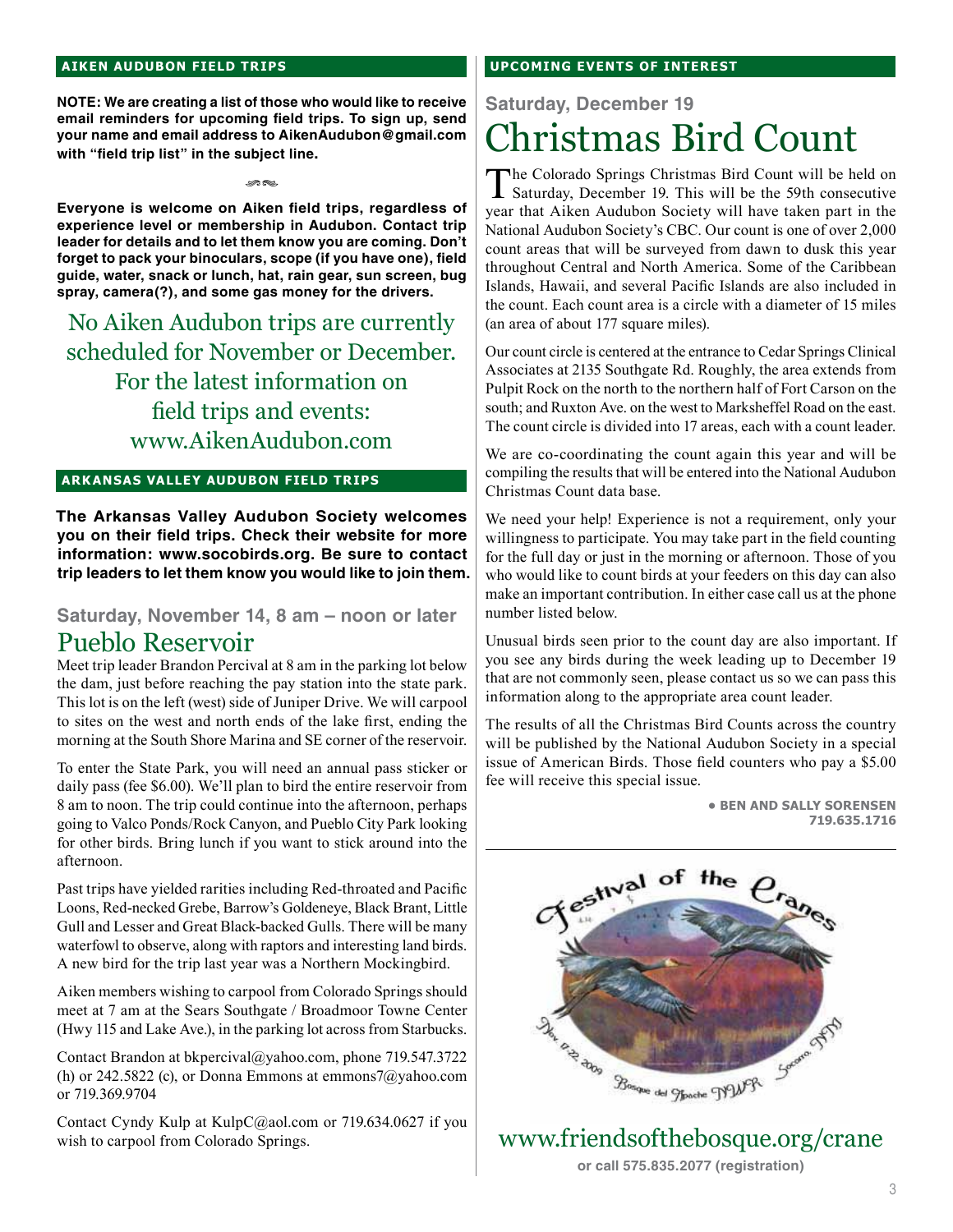#### **conservation corner**

### Colorado DOW seeking input on new Lesser Prairie-Chicken conservation plan

When: Thursday, November 12, from 4 – 8 pm

Where: Lamar CDOW Office, 2500 S. Main St., Lamar, CO

Who: Anyone interested in preserving the Lesser Prairie-Chicken in Colorado

The Colorado Division of Wildlife is<br>in the process of updating their 1992 Lesser Prairie-Chicken Recovery Plan. The goal of this updated plan will be to derive strategies that the Division, in cooperation with local landowners, federal agencies and land managers and other stakeholders, can undertake to maintain the Lesser Prairie-Chicken in Colorado.

In order to provide an opportunity for interested individuals and groups to ask questions and provide input to the DOW on what should be considered as they draft the plan, they are holding an open house on Thursday, November 12, 2009 from 4-8 pm at the Lamar CDOW Office 2500 South Main Street, Lamar CO. This meeting will be held in an "open house" style format (no formal presentations will be given).

The DOW wants to identify realistic and achievable conservation actions. Therefore they are most interested in receiving comments on the effectiveness and feasibility of the



potential conservation strategies. Which of these strategies make sense and which ones might not be effective? How can they modify these potential strategies to enhance their effectiveness and feasibility? Are there other strategies that they should be considering? Note that they are not going to be looking for input on the biological assessment, which is based on the best scientific data about the species in Colorado, nor are they looking for input on the question of whether or not the species should be listed.

It is important to understand that this plan will not be a regulatory plan. Nor will it be a site-specific plan. Rather, this plan will be aimed at identifying and implementing cooperative, realistic and preventative conservation actions that the DOW can take in partnership with landowners, local communities, and land managers throughout the species range in Colorado. Because they are on the fringe of the species' range, any listing decision will primarily be a result of issues outside of Colorado. However, Colorado still has a role in taking positive, proactive conservation steps.

Although an RSVP is not required, they would appreciate it if you would please contact Mike Smith, Area Wildlife Conservation Biologist at Michael.Smith@state.co.us if you plan on attending, to assist in the logistics. If you are unable to attend this meeting but still have questions, comments, or suggestions, please feel free to send them to Eric Odell at the Colorado Division of Wildlife

**• Eric Odell**

317 West Prospect, Fort Collins, CO 80526; phone: 970.472.4340, fax: 970.472.4458, email: eric.odell@ state.co.us.

For more information about the Lesser Prairie-Chicken in Colorado, visit the CDOW website at http://wildlife.state.co.us/WildlifeSpecies/ Profiles/Birds/LesserPrairieChicken.htm

## Don't Feed the Bears

Spring and Fall tend to<br>
bring a rash of bears in the news. While bears are around all summer as well, the extra demands of hibernation cause them to spend more effort foraging for food right before and after their long winter nap. As the city expands into bear



Photo: Steve Pfiffer, Bugwood.org

habitat, more and more often we'll find bears foraging in our yards.

In most cases, bears approach humans because they associate us with food. As one who delights in feeding birds, I'm very aware that what I intend for the birds may also be relished by bears. While bear sightings in my part of Black Forest are very rare, many neighborhoods along the Front Range extend into bear habitat. We would do well to take precautions.

Being omnivores, bear will eat a wide variety of foods. Suet feeders, fruit and berries, and even seeds will attract them. Many of us are hanging our suet feeders this time of year. If you live in bear country, make sure the feeders are out of reach or plan to bring them in at night.

Bears adore sugar water. Of course, our hummingbirds are currently enjoying their tropical vacation, but I was thinking about bears as I hung my hummingbird feeders last spring. My feeders are on a second-story balcony, so I consider them out of reach of all but a most-determined bear. However, if yours are at ground level, consider bringing them in at night as well.

Colorado's Department of Wildlife website has a series of articles on living with bears. "Attracting Birds, not Bears" specifically targets the problem of birdfeeders. I encourage you to read it.

**• Leslie Holzmann**

Colorado Division of Wildlife

DOW articles: http://wildlife.state.co.us/wildlifespecies/livingwithwildlife/ mammals/livingwithbearsL1.htm

<sup>&</sup>quot;Attracting Birds, not Bears": http://wildlife.state.co.us/NR/rdonlyres/FC837577- 0B46-4D7F-AD6E-7DBFC475FBE2/0/BearFactSheetBirds.pdf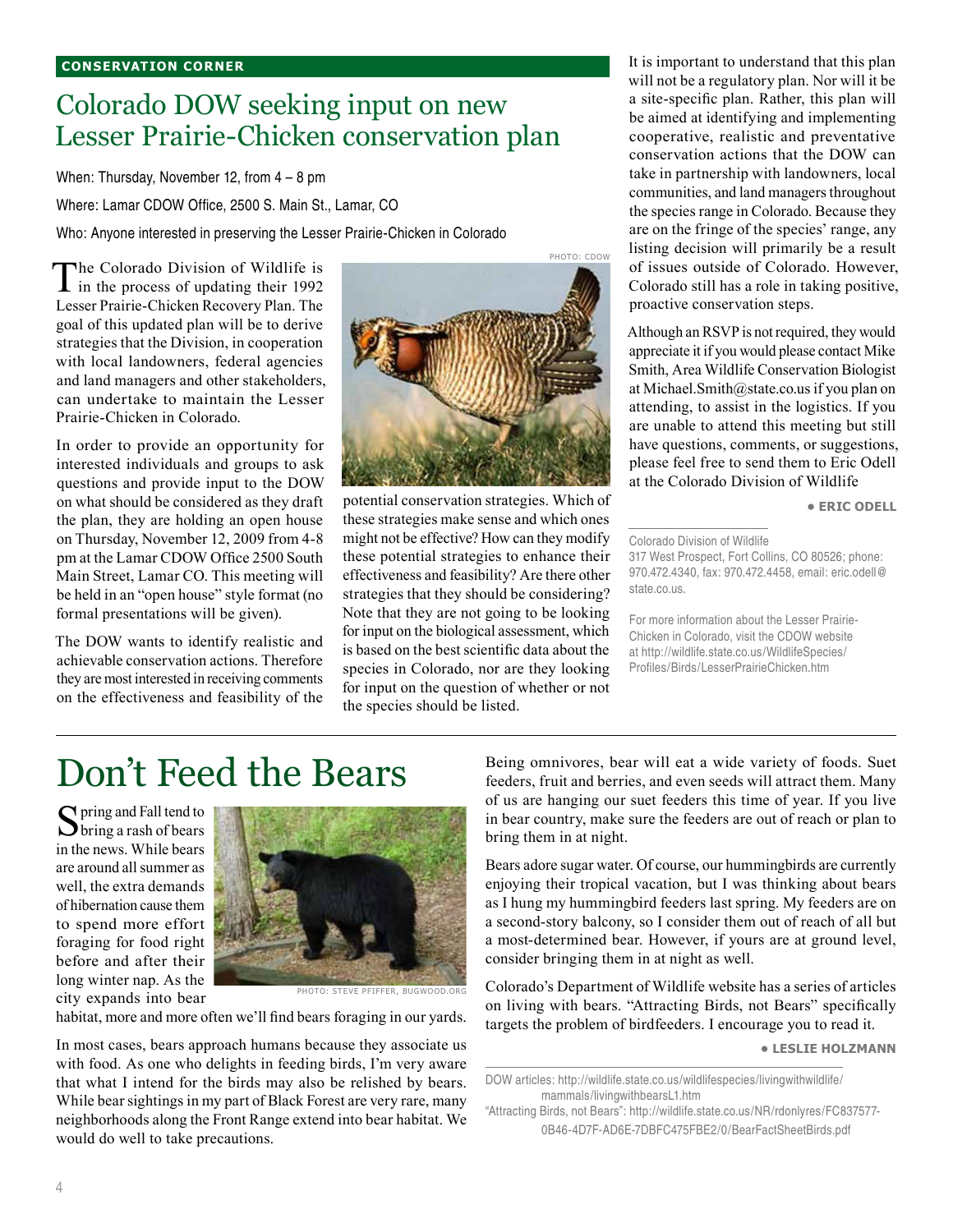## Are you a Beak Geek?

Lately, my husband has taken to calling me a "Beak Geek." I'm not sure whether or not to be insulted at this or take it as a compliment. I thought I'd ask a few other friends if the label fits. They hedged a lot. Hmmm. So I did an internet search and found the following:

**You know you are a Birding Fanatic if…**

- … There is a strange, but distinct correlation between the last time your house was thoroughly cleaned and the development of your birding interest.
- … you're hopeless at remembering people's names, yet you know the scientific names of all birds ever seen in North America.
- … someone is trying to sell you some swamp land in a 3rd world country and you actually are interested! *—Bill Kossack*
- … for your wedding anniversary he takes you to the Brownsville City Dump to see the Mexican crow! *—Keri Dawkins*

At this point I'd like to point out that, while I've never been to the Brownsville City Dump (because we'd heard that the Mexican crows aren't there any more), my loving sweetie did make a side trip on our Florida vacation to take me to the Ft. Lauderdale dump to look for birds. In addition, we spent our 25<sup>th</sup> wedding anniversary at a dumpy motel south of Alamosa because it was near two wildlife refuges… and he's not a birder!

- … you insist on doing the dishes all the time because you have a bird feeder visible from the kitchen window. *—Pierre Duguay*
- … you have gotten in a traffic accident looking for a bird.
- … you think getting in a traffic accident looking for a bird is fine if the bird was worth it.
- … you need to get out for a little fresh air, so you head for the sewage treatment plant.
- … when you ask your birding buddy what she did in the Grand Canyon, she describes driving up to the entrance gates and asking where the sewage ponds are—and that seems absolutely rational and appropriate to you.
- … when you go to the Grand Canyon yourself what's the first thing you do? Visit the sewage ponds, of course! *—Robin Smith*

Do any of the items on this checklist hit close to home? Would your friends and family label you as a beak geek? What warning signs would you add to the list? Send me your thoughts and I'll print a follow-up in a future newsletter.

**• leslie holzmann**

If you enjoyed these enough to get this far, there are a lot more at the Panhandle Bird Club website. http://www.geocities.com/yosemite/2965/fanatic.html

## aikorus Aiken Audubon Society Membership/Subscription

**Sign Up For:**

□ One Year

 Two Years Donation

**New** 

Renewal

Total

\$10.00 \$18.00

Name

Address

**Mail Check To:** Aiken Audubon Society 6660 Delmonico Dr. D-195, Colorado Springs, CO 80919

#### **president's message (cont'd from front page)**

place? What causes them to get back on course, or to stay where they are? So many questions, and they may never be answered.

I often hear speakers say the birds don't read the maps or field<br>I guides so they could be found almost anywhere but they must use some type of guidance system. I guess we should just be thankful when a wayward bird finds its way to our area and enjoy the view.

Keep on birding,

Risë

**• RisË Foster-Bruder President, Aiken Audubon Society**



### Free Birding Magazines

I have WILD BIRD from Sept 1997 to the present and BIRD WATCHER'S DIGEST from July/Aug 2002. They are available to anyone who would like them.

**Linda Massey 719. 22.3450**